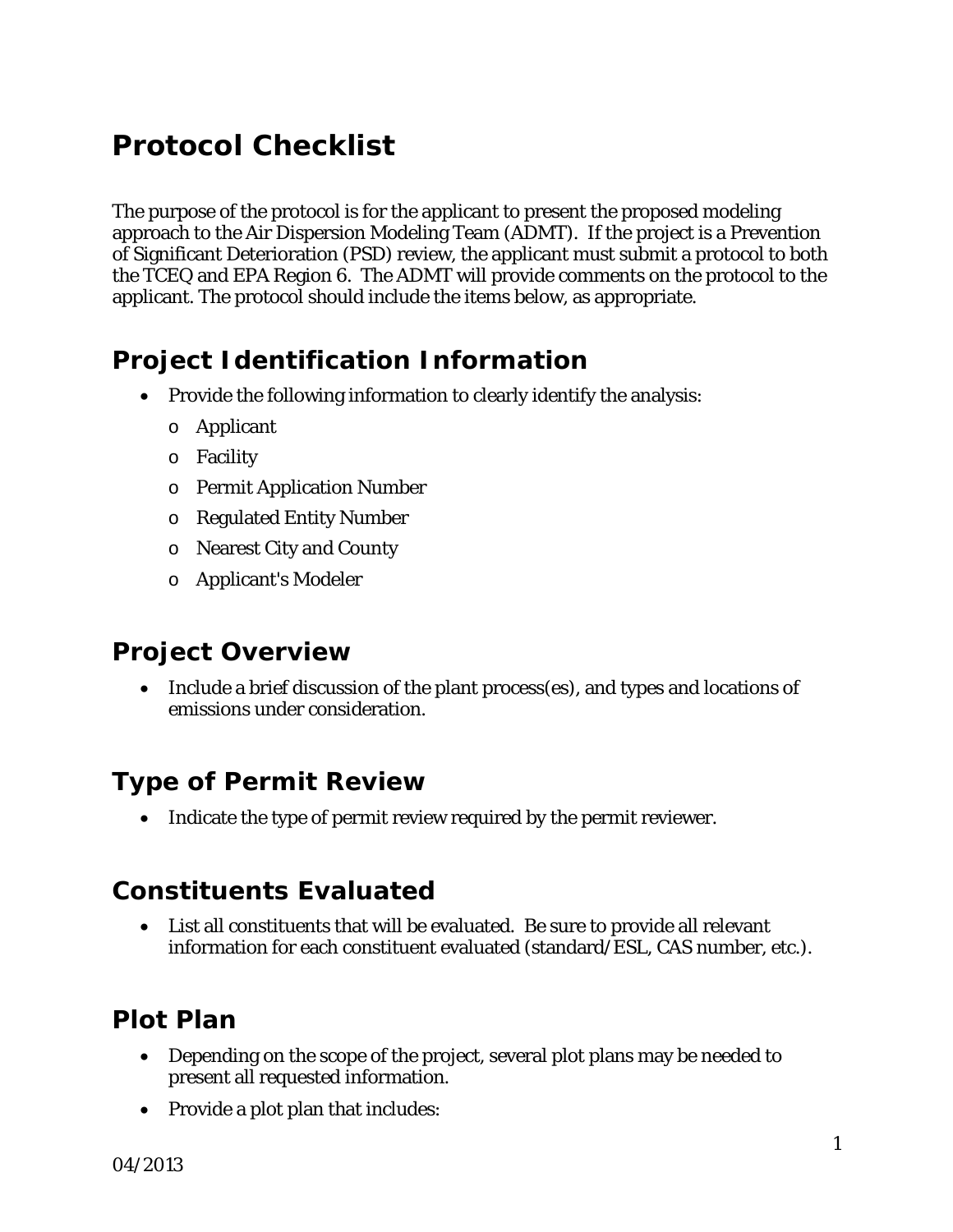- o A clearly marked scale.
- o All property lines. For PSD, include fence lines.
- o A true-north arrow.
- o UTM coordinates along the vertical and horizontal borders. Please do not use plant or other coordinates.
- o Include the datum of your coordinates.
- o Reference UTM coordinates and locations of all emission points including fugitive sources modeled.
- o Labels/IDs and coordinates for emission points on the plot plan should correlate with the information contained in the protocol.
- o Buildings and structures on-property or off-property which could cause downwash. Include length, width, and height.

#### *Area Map*

- For Minor NSR Analyses,
	- o Include a copy of the area map submitted with the permit application. The map should cover the area within a 1.9-mile (3-kilometer) radius of the facility if used for the Auer land-use analysis.
	- o The area map should include all property lines. For sites with a single property line designation (SPLD), include all property lines associated with the SPLD. Also include a copy of the SPLD petition with the protocol.
	- o Add UTMs to the horizontal and vertical dimensions of the map section, as well as the date and title of the map. Include the datum of your coordinates.
	- o Annotate schools within 3,000 feet of the sources nearest to the property line.
	- o For Health Effects Review, annotate the nearest non-industrial receptor of any type. Include any additional non-industrial receptors requested by the Toxicology Division.
- For PSD Analyses,
	- o Include a copy of the area map submitted with the permit application. The map should cover the area within a 1.9-mile (3-kilometer) radius of the facility if used for the Auer land-use analysis.
	- o The area map should include all fence lines.
	- o Add UTMs to the horizontal and vertical dimensions of the map section, as well as the date and title of the map. Include the datum of your coordinates.
	- o Include maps that show the location of: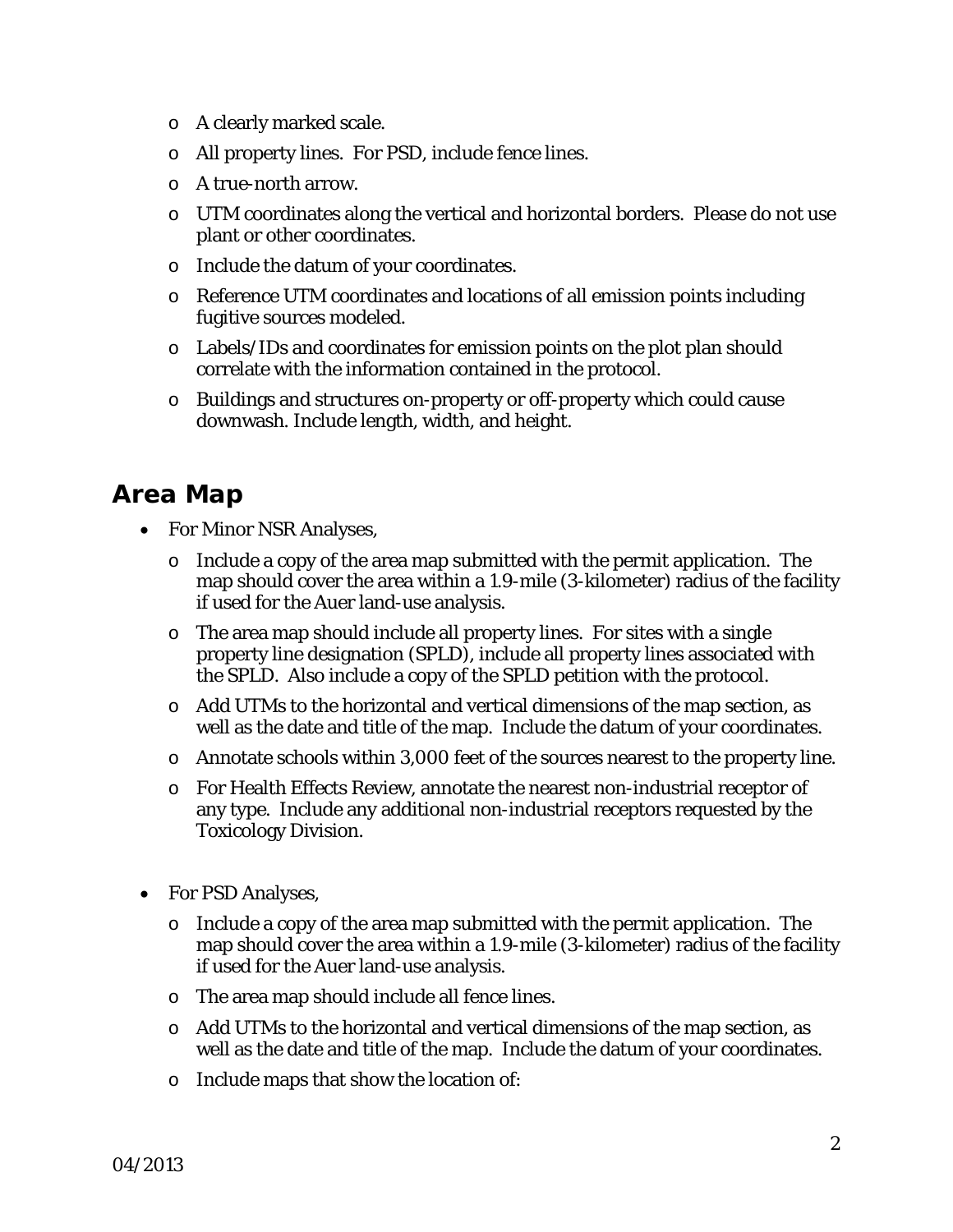- o PSD Class I areas within 10 kilometers (6.2 miles) or 100 kilometers (62 miles).
- o Urban areas, non-attainment areas, and topographic features within 50 kilometers (31 miles) or the distance to which the source has a significant impact, whichever is less.
- o Any on-site or local meteorological stations, both surface and upper air.
- o State/local/on-site ambient air monitoring sites used for background concentrations.

# *Air Quality Monitoring Data*

- For Minor NSR NAAQS and PSD Analyses,
	- o Discuss how ambient background concentrations were obtained.
	- o Include a summary of observations for each constituent and averaging time, if available.
	- o For Health Effects Review, identify monitored data that will be used to supplement or substitute for modeling. Demonstrate that the data represent near worst-case operational and meteorological conditions.

## *Modeling Emissions Inventory*

- On-Property Sources to be Permitted,
	- $\circ$  Include a copy of the Table 1(a) that was submitted with the permit application and subsequently approved by the permit reviewer. Ensure additional entries are provided on the Table 1(a) if stack parameters for any averaging period or load level could be different.
	- o Identify special source types or characterizations such as covered stacks, horizontal exhausts, fugitive sources, area sources, open pit sources, volume sources, roads, stockpiles, and flares.
	- $\circ$  Include all assumptions and calculations used to determine as appropriate the size, sides, rotation angles, heights of release, initial dispersion coefficients, effective stack diameter, gross heat release and weighted (by volume) average molecular weight of the mixture being burned.
	- o Specify particulate emissions as a function of particle size; mass fraction for each particle size category; and particle density for each particle size category, as applicable.
- Other On-Property and Off-Property Sources,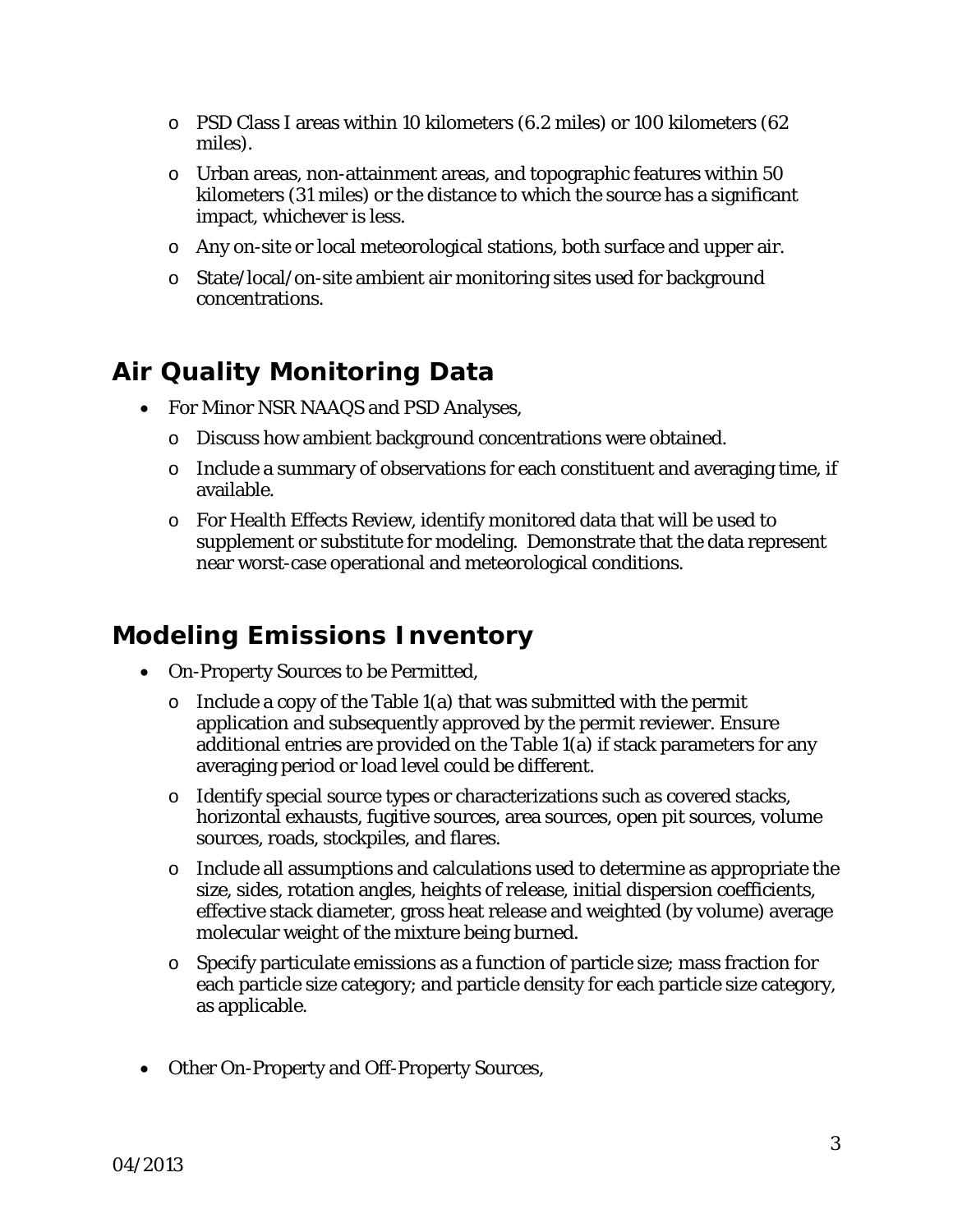o Include a discussion of how site-wide emissions and off-property sources will be addressed in the AQA, as applicable.

#### *Stack Parameter Justification*

- Include the basis for using the listed stack parameters (flow rates, temperatures, stack heights, velocities). This should include the calculations used to determine the parameters.
- If the production or load levels could be less than 100 percent, demonstrate how the modeled emission rates and stack parameters will be obtained to produce the worst-case impacts (in certain cases lower production levels may result in higher predicted impacts).
- Include at least 25 percent, 50 percent, 75 percent and 100 percent production or load levels analyses, if the source could be operated at these reduced levels.

## *Scaling Factors*

• Discuss how emission scalars will be developed and used in the modeling demonstration. In addition, identify those scalars that should be included in an enforceable permit provision, such as restricted hours of operation.

#### *Models Proposed and Modeling Techniques*

- Include a detailed discussion of the models that will be used, model version numbers, and the model entry data options such as the regulatory default option and the period option.
- Discuss any specialized modeling techniques such as screening, collocating sources, and ratioing.
- Include assumptions and sample calculations.

## *Selection of Dispersion Option*

- Base the selection of urban or rural dispersion coefficients on the Auer land-use analysis.
- Include a detailed discussion and sufficient technical justification to support the selection of the dispersion option.